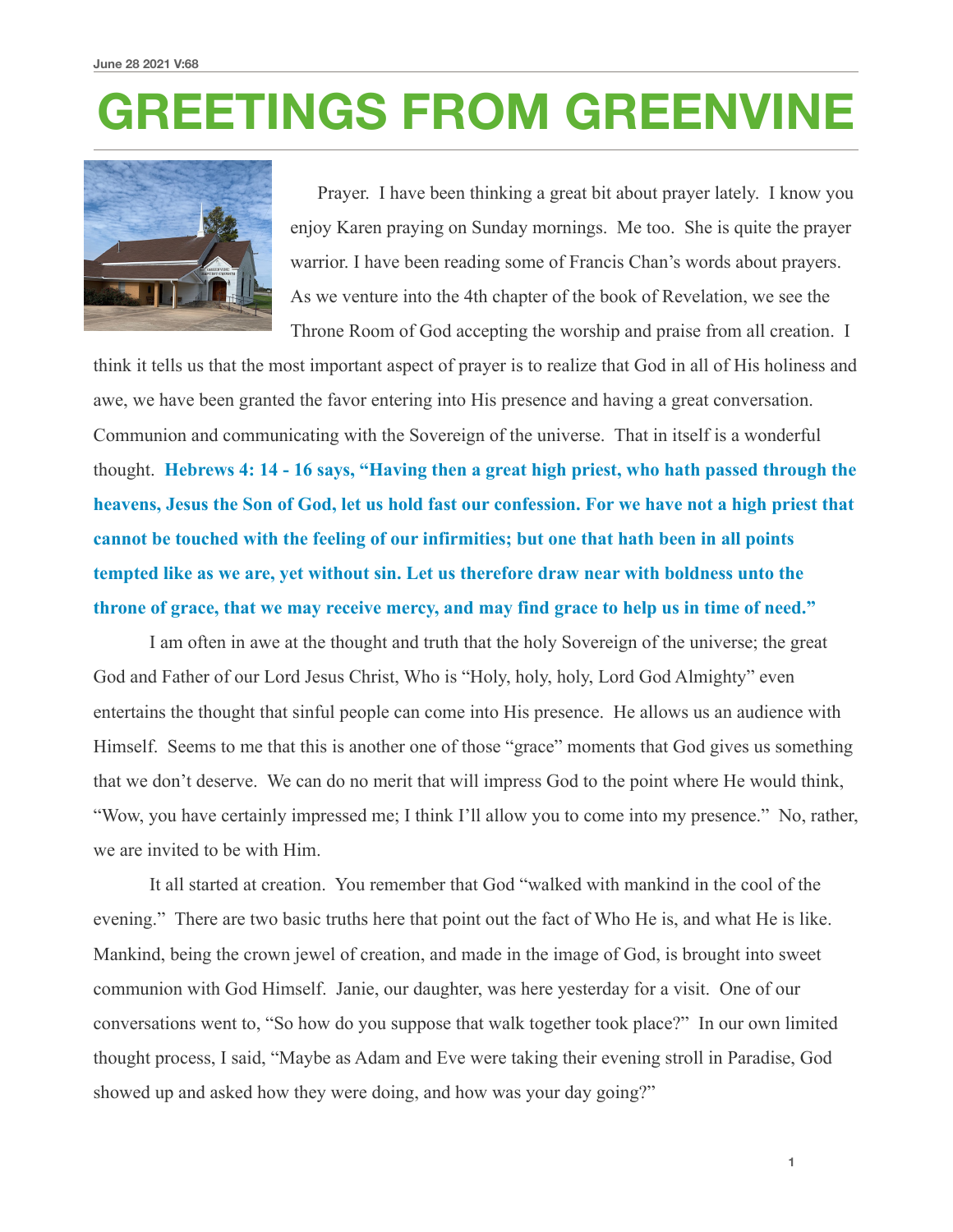It reminds us of how much God cares for us. It reminds us that God is interested in all the areas and crevices of life. One of the first conversations that Karen and I have when she gets home is, "How was your day?" That intimate conversation where anything can be talked about, prayed over, and simply be empathetic to one another. Such a great intimate time of reflecting upon what God has brought us through even this day.

 That paradise walk also shows us that He not only cares, but He also desires to be the focal point of our days. We sit for an evening meal together most every night. We sit around the table and simply talk through everything that we desire to talk about. Because of our relationship with one another, we can talk about and deal with any situation. Good. Bad. Indifferent. Touching each others heart. Praying together and helping one another work through difficulties and problems. We have learned that the simple truth of communicating intimately at the end of the day is so very therapeutic.

 Much like that, God wants us to focus on Him over and over. The chief concern of His for us as His followers, is that we are willing to trust Him in all things as well as everything. He still desires to be the active force in our lives while we are still here on earth. He literally interjects Himself into our lives for discipline, a sense of security, an acknowledgment of His love, and receiving the blessing of knowing that He cares.

 So the next thought process brings us to: "What do we pray for?" Umbrella prayers, that is simply praying for overall, general things, is good on occasion; however, the tenet of Scripture is that we get very specific about praying for every aspect of our lives and in the lives of friends, family and church family. We have the opportunity to approach the Throne of Grace with anything that is on our minds.

 The last couple of weeks have been very stressful as we went through some medical situations and still are in the middle of some. I must remind myself, **"Be anxious for nothing, but in everything with prayer and thanksgiving, let your requests be made know to God. And His peace, that is beyond our human understanding will guard our hearts and minds in Christ Jesus."**

 Little old "Greenvine Church' has gone though some real struggles and difficulties lately. But it is not more than God can handle, and more than we can trust Him in. What a great blessing to realize that God always cares for us.

**2**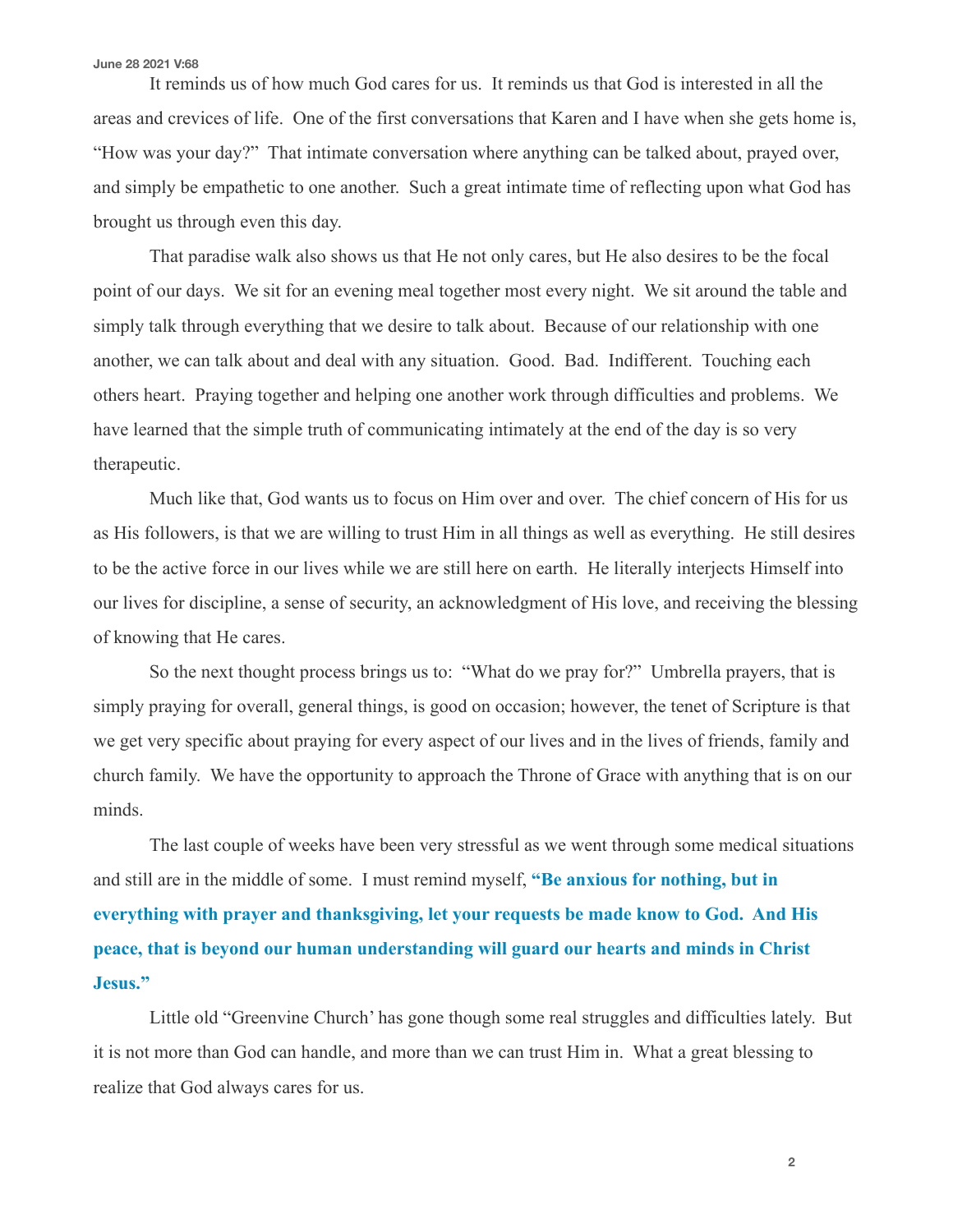**June 28 2021 V:68**

 Here is an interesting thought that a friend sent my way this morning; **"No matter what is going on in your life today, nor what you are doing both good and not so good, the infinite, Sovereign God of the universe is thinking of you."** That is a great realization that we can hold on to. We, you, are in God's thoughts and mind today. He cares for us both as individuals and as a collective body.

 "O Lord my God, when I in awesome wonder, consider all the worlds Thy hands have made. I see the stars, I hear the rolling thunder, Thy power throughout the universe displayed. Then sings my soul, my Savior, God to Thee; how great Thou art!"

 "And when I think, that God, His Son not sparing, sent Him to die I scarce can take it in. That on that cross, my burden gladly bearing, He bled and died to take away my sin. Then sings my soul, my Savior God to Thee: How great Thou art."

 Let me end this newsletter reflecting on what may have been the conversation in paradise between God and mankind: "How was your day?" And "How are you doing?"

 Just got word that Sandra's heart procedure went so well. Another answer to prayer. We bless God on her behalf. Jack & Karen

## **Announcements**

- Please remember to complete your information card for the directory.
- Wednesday Night Bible Study -Wednesday nights @ 6pm
- Women's Ministry 2nd Tuesday of each month @6pm Next meeting July 13@6pm
- Men's Prayer Breakfast Wednesday June 29, @ 7am
- -
- **- 4th of July Barbecue- Sunday July 4th 5pm dark**

## **Please be here at 3pm to help set up for party.**

- Woman will provide desserts and decorate
- Men will set up table and chairs and put out games
- We will need help to clean up